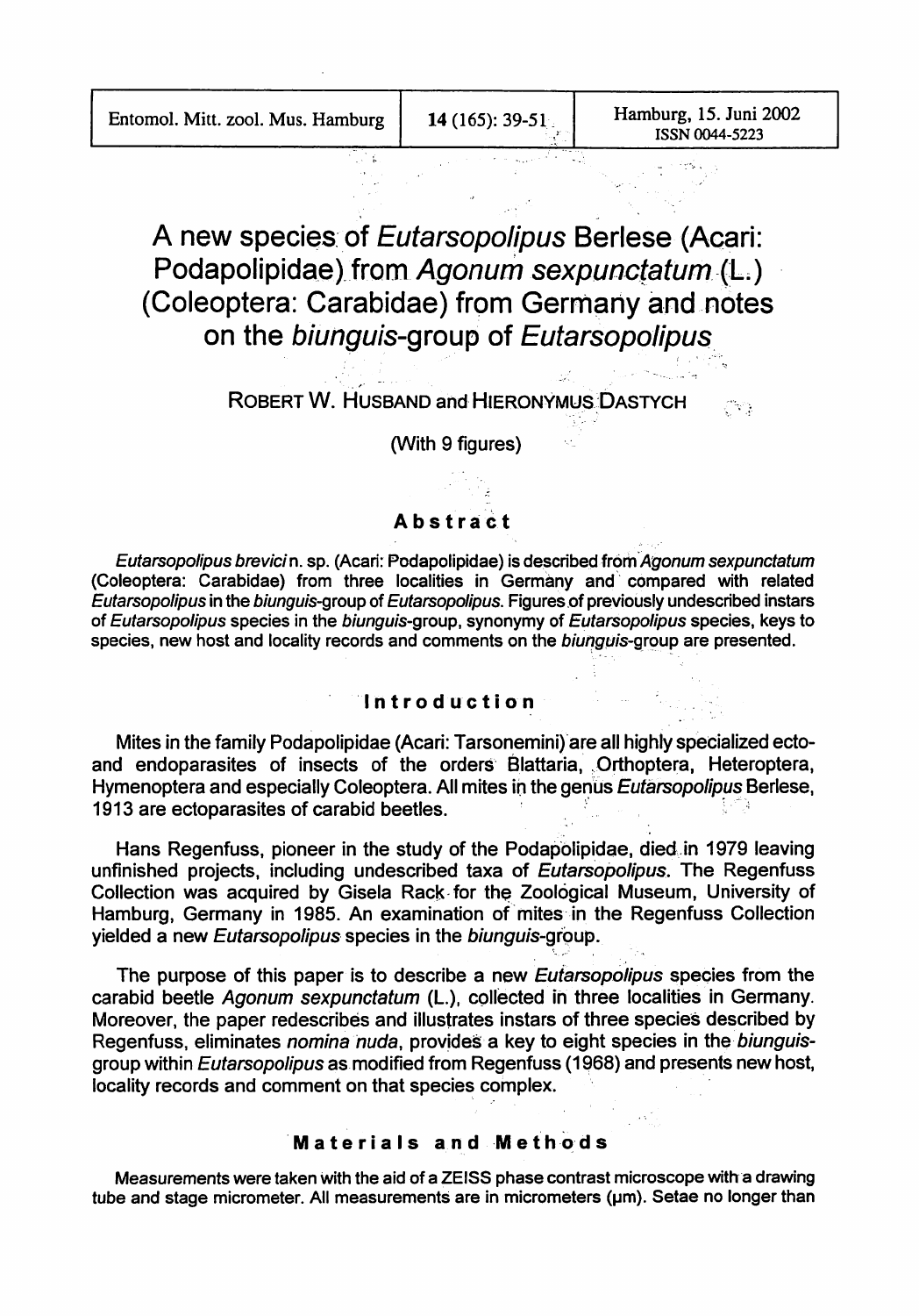

Figs 1-3. Eutarsopolipus brevici n. sp.: 1 - adult female, dorsal aspect; 2 - adult female, propodosoma; 3 - male, ventral and dorsal aspects.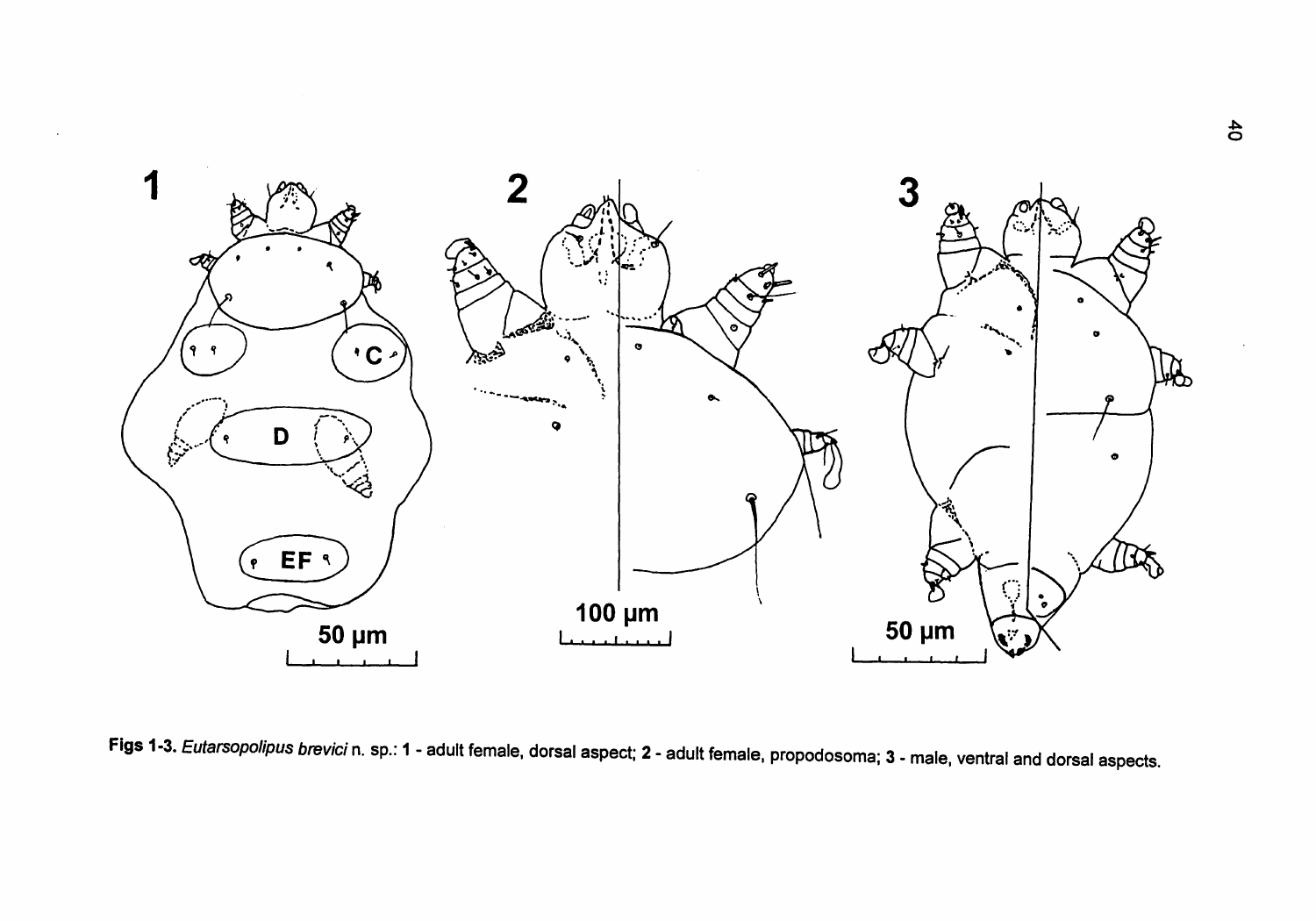the diameter of their setal sockets are listed as microsetae (m). Often long setae are obscured, bent, broken or at an angle which makes measurement difficult. Setae are at least as long as indicated. Terminology is based on Lindquist (1986).

Type material is deposited in the Zoological Museum Hamburg (ZMH) and in the collection of the senior author, Adrian (RWH).

## **Systematics**

Family Podapolipidae Ewing, 1922

## Genus Eutarsopolipus Berlese, 1913

Eutarsopolipus brevici sp. n. (Figs 1-4)

Eutarsopolipus oblongus: Regenfuss 1972 (p. 46, 50; nomen nudum).

DIAGNOSIS: Adult females of E. brevici sp. n. are distinguished from other members of the biunguis-group by lateral bulges at the level of plate  $D$ , divided plate  $C$ , undivided plates D and  $EF$ , by narrower plates C than those in its closest relative, i.e.  $E$ . agonobius Regenfuss, 1968 and shorter, spinelike setae *pl'* and *u''* on tarsi II, III (Table 1).

TYPE DATA. H o l o t y p e, adult  $\frac{2}{3}$ , 20 February 1969; collected by H. Regenfuss at Kirchhofen, Germany, from Agonum sexpunctatum (L.) (Coleoptera: Carabidae). ZMH, Ace. No A 30/1985- 273.

P a r a t y p e s: allotype  $\sigma$ , same data as holotype (ZMH, Acc. No A 30/1985-274);  $\Omega$ , 1 larval  $\Omega$ : same data as holotype;  $9$ , Kirchhofen, 27 June 1971; 49, 3d, Gottenheim, 20 June 1971; 49, Gottenheim, 1 July 1971; 3º, Veldensteiner Forst, 22 June 1971.

ETYMOLOGY. E. brevici sp. n. is named for a narrow plate C in the adult female.

DESCRIPTION. ADULT FEMALE (Figs 1, 2). G n a t h 0 s 0 m a: length 45-47, width 46-47. Cheliceral stylet length 35-40. Pharynx width 14-15, dorsal gnathosomal seta 11, ventral seta 3-5. Stigmata prominent, at posterolateral margin of gnathosoma.

I d i o s o m a: length 400-430, width 240-300. Prodorsal plate wider than long, setae  $v_1$ (m),  $v_2$  3-4, sc<sub>2</sub> 35. Setae  $v_2$  lateral to a line connecting  $v_1$  and sc<sub>2</sub>. Plate C divided, distance between plates C 62-107, plate C width 43-63, setae  $c_1$  (m),  $c_2$  (m)-6; plate D width 109-123, seta *d3-4.* Plate EFwidth 78-85, seta e 5. Plate Hwidth 40, setae *h 1, h2* (m).

Venter with apodemes 1 moderately developed, meeting sternal apodeme medially. Coxal setae 1a, 2a (m), 3a 5, 3b 7. Distance between setae 3a and 3b 13.

Leg s: Leg setation as in Table 2. Ambulacrum I, 11, III without claws. Femur I seta *d* (m). Tarsus I solenidion  $\omega$  3. Tibia I solenidion  $\varphi$  4, seta  $d$  24, tibia II seta  $d$  5, tibia III seta d 5-6.

MALE (Fig. 3). G n at h <sup>0</sup> s <sup>0</sup> m a: length 27-28, width 26-29. Cheliceral stylet length 15- 17, palp length 12; pharynx width 8, dorsal gnathosomal seta 5, ventral seta (m), distance between ventral setae 14.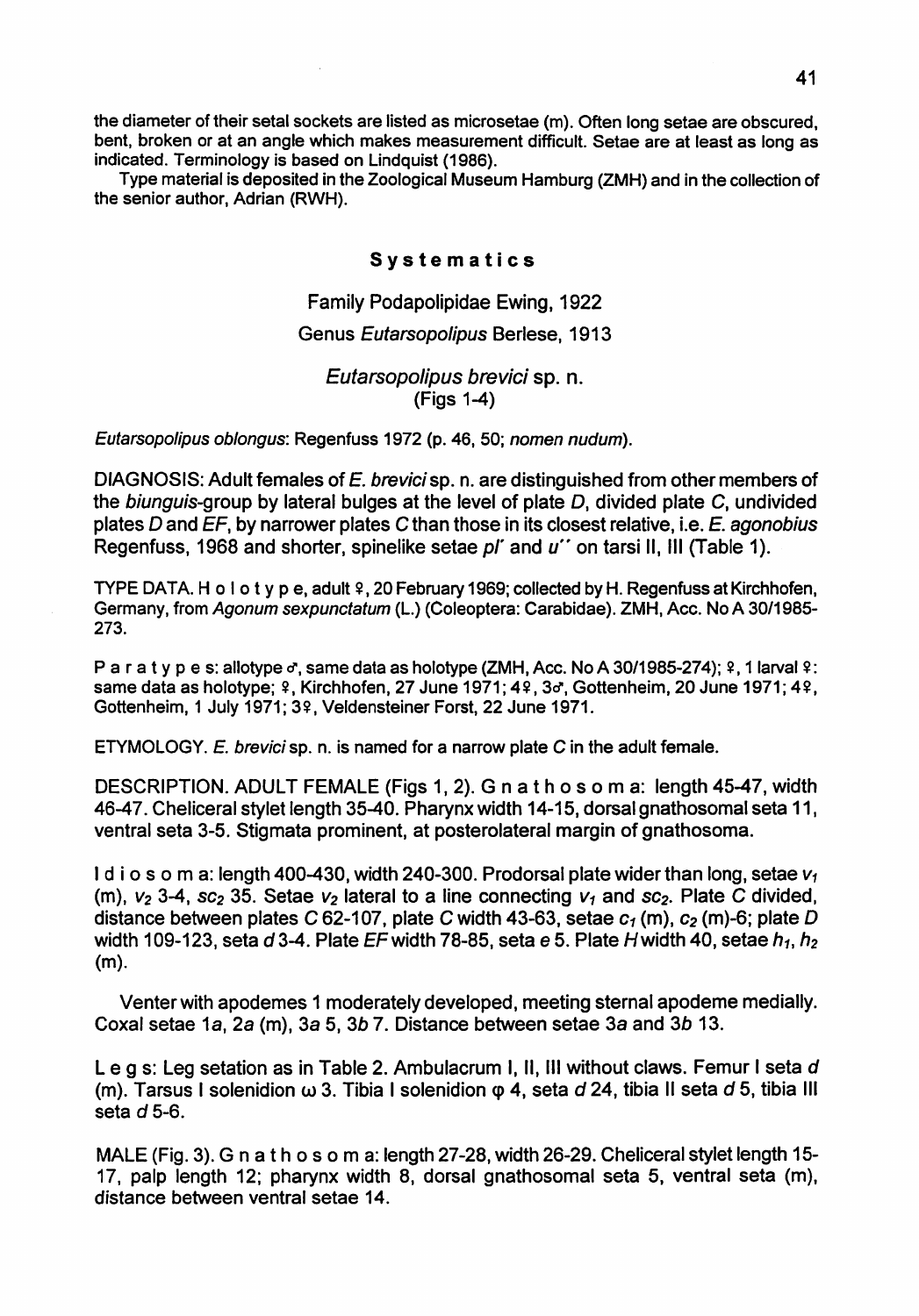

Figs 4-5. *Eutarsopolipus brevici* n. sp.: 4 - larval female, ventral and dorsal aspects; *Eutarsopolipus biunguis* Regenfuss: 5 - larval female, ventral and<br>dorsal aspects.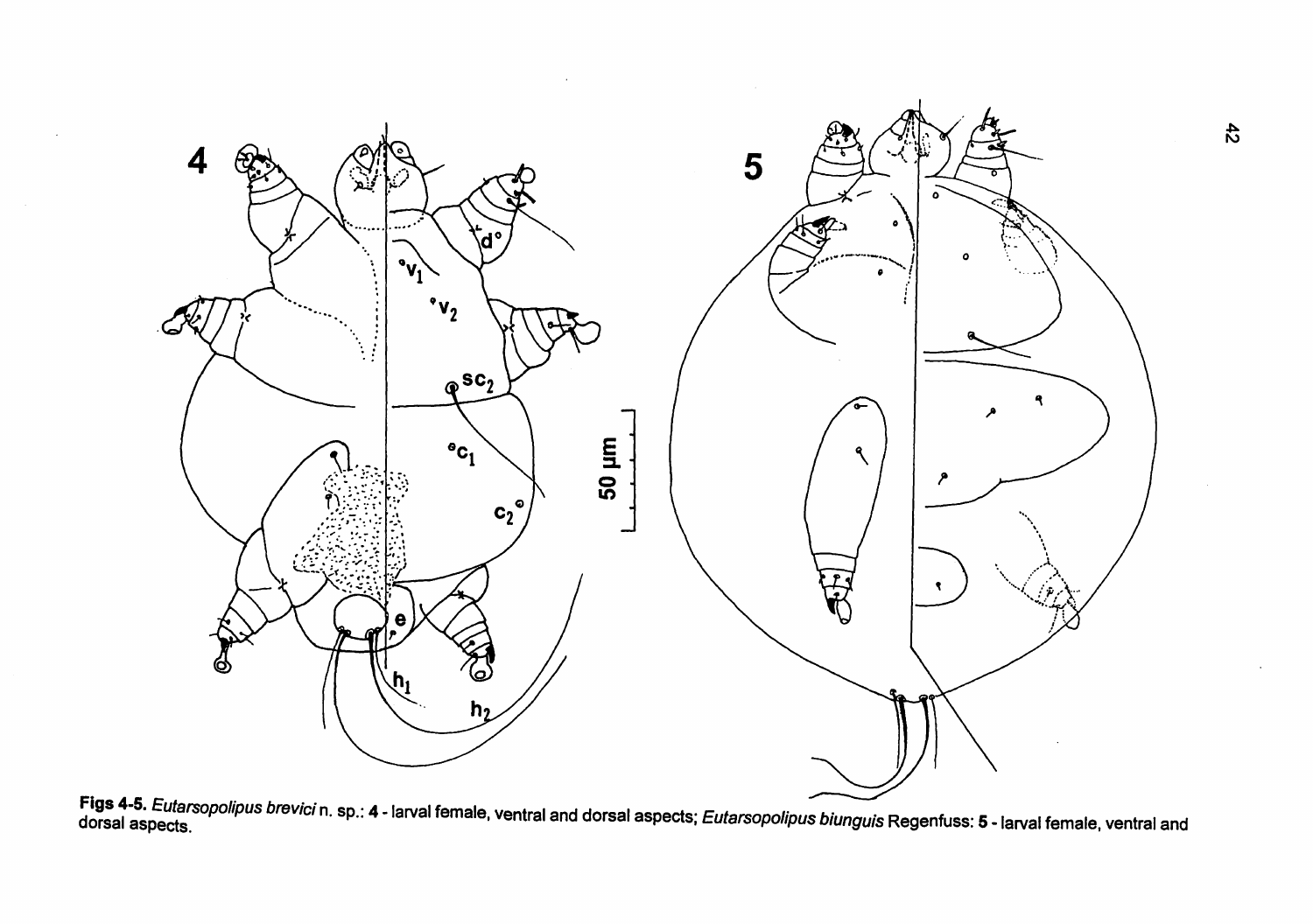I d i o s o m a: length 125-145, width 70-100. Prodorsal plate setae  $v_1$ ,  $v_2$  (m),  $sc_2$  19. Setae C1, C2, *d* (m). Venter with apodemes 1 and 2 moderately developed. Coxal setae 1a, 2a, 3a, *3b* (m).

Le q s: leg setation as in Table 2. Ambulacrum I with one claw, length 5, ambulacra II, III without claws. Tarsus I solenidion  $\omega$  (m). Tibia I solenidion  $\varphi$  3. Tibia I seta  $d$  10, tibia II seta  $d$  3, tibia III setae  $d$  5. Femur I setae  $d$  (m). Genital capsule length 45, width 35, with concave lateral margins.

LARVAL FEMALE (Fig. 4). G n at h <sup>0</sup> s <sup>0</sup> m a: length 38, width 38. Cheliceral stylet length 26, pharynx width 10. Palp length 15; dorsal gnathosomal seta 12, ventral seta (m).

I d i o s o m a: length 188, width 153, setae  $v_1$ ,  $v_2$  (m), sc<sub>2</sub> 50. Distance between setae  $v_1$ 13; distance between setae  $sc_2 62$ . Setae  $c_1$ ,  $c_2$ , d, e (m). Venter with apodemes 1 and 2 weakly developed. Coxal setae 1a, 2a (m); 3a 8, 3b 4-5. Distance between setae 3a and 3b 20. Setae  $h_1$  166,  $h_2$  60. Distance between setae  $h_1$  8.

Leg s: Setation pattern as in the male. Ambulacrum I with small claws, 5; ambulacra 11, III without claws. Femur I seta  $d$  (m). Tarsus I solenidion  $\omega$  3. Tibia I solenidion  $\varphi$  4, seta k 3. Tibia I seta d 35, tibia II, III setae d 6.

Larval female and male of E. biunguis, E. globosus and E. agonobius were not illustrated by Regenfuss (1968) and males and larval females of  $E$ , globosus and  $E$ . agonobius were not described. Redescriptions of larval and adult females ofthe species above and descriptions of males and larval females of  $E$ . globosus and  $E$ . agonobius are presented for comparison with new and existing species.

# Eutarsopolipus biunguis Regenfuss, 1968 (Fig. 5)

REDESCRIPTION. ADULT FEMALE. G n a t h o s o m a: length 48-49, width 42-50. Cheliceral stylet length 32-39. Pharynx width 15-16, dorsal gnathosomal seta 20, ventral seta 5. Stigmata prominent, at posterolateral margin of gnathosoma.

I d i o s o m a: length 330-378, width 310-360. Prodorsal plate wider than long, setae  $v_1$ 3-9,  $v_2$  7-20, sc<sub>1</sub> vestigial, sc<sub>2</sub> 40-45. Setae  $v_2$  lateral to a line connecting  $v_1$  and sc<sub>2</sub>. Plate C not divided, width 220-225, setae  $c_1$  6-10,  $c_2$  7-10; plate D width 150-152, seta d 7. Plate  $EF$  width 110-140, seta e 7. Coxal setae 1a (m), 2a (m), 3a 4-6, 3b 4-7. Distance between setae 3a and 3b 23.

Leg s: leg setation as in Table 2. Ambulacrum I without claws, ambulacra 11, III claws 3- 4. Femur I seta  *4-5, seta*  $*d*$  *(m). Tarsus I solenidion*  $\omega$  *3. Tibia I solenidion*  $\varphi$  *3-5, seta*  $d$  20, tibia II seta  $d$  6, tibia III seta  $d$  6-8.

LARVAL FEMALE (Fig. 5). G n a t h 0 s 0 m a: length 30-34, width 36-37. Cheliceral stylet length 24-28, pharynx width 8. Palp length 12; dorsal gnathosomal seta 15, ventral seta (m).

I d i o s o m a: length 170-230, width 150-183, setae  $v_1$ ,  $v_2$  (m),  $sc_2$  45. Distance between setae  $v_1$  32; distance between setae  $sc_2$  49. Setae  $c_1$  5,  $c_2$  (m), d 3, e (m).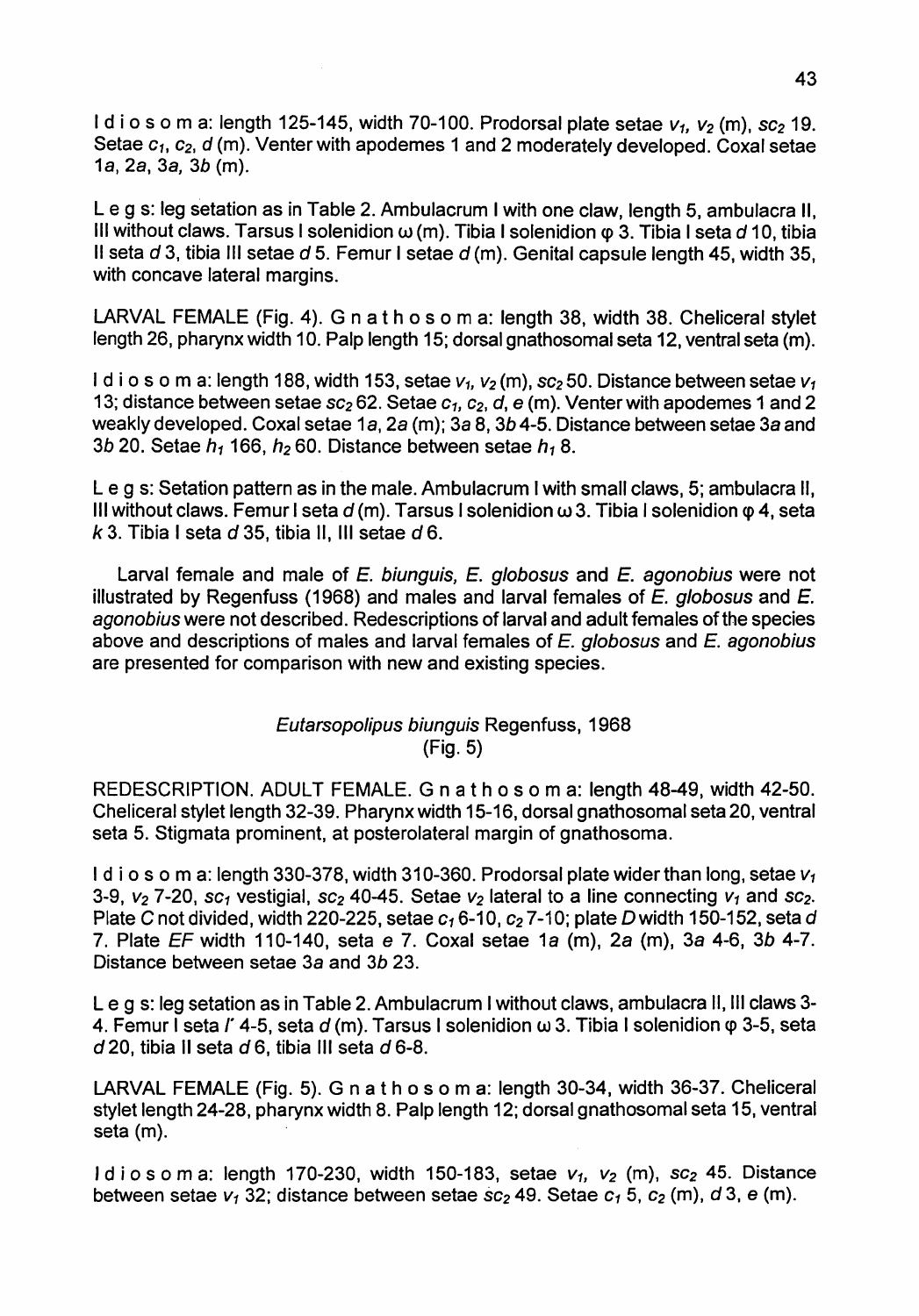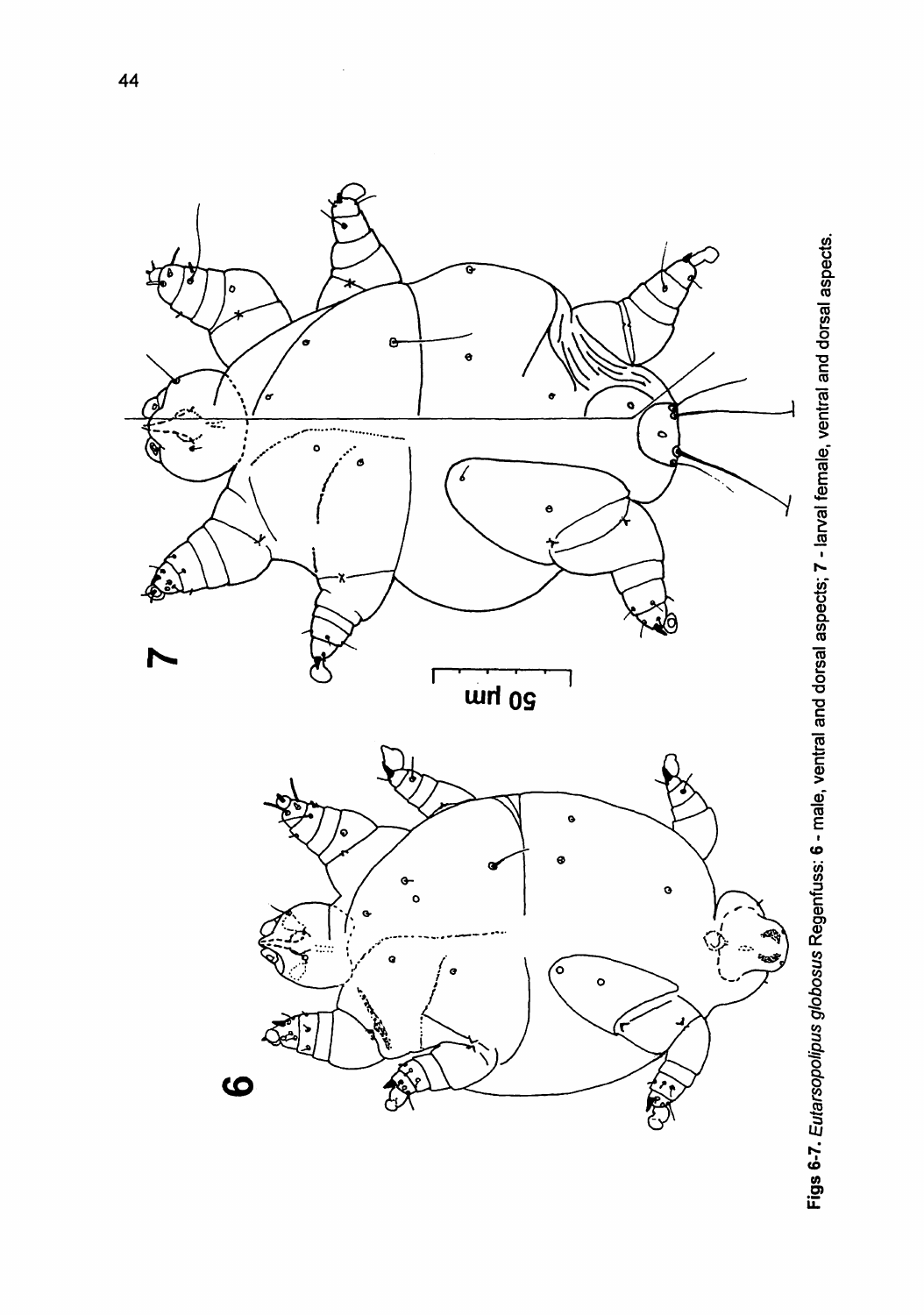Venter with apodemes 1 and 2 weakly developed. Coxal setae 1a, 2a (m); 3a 6, *3b 9.* Distance between setae 3a and 3b 24. Setae  $h_1$  77,  $h_2$  30. Distance between setae  $h_1$  7.

Leg s: setation pattern as in adult female. Ambulacrum I with small claws 5; ambulacra 11, III claws minute, 2-3. Femur I seta  $d$  (m). Tarsus I solenidion  $\omega$  (m). Tibia I solenidion q> 4, seta *k* (m). Tibia I seta *d* 20, tibia II setae *d* 6, tibia III setae d 7.

New distribution records of E. biunguis, all collected by H. Regenfuss, are: Dechsendorf, Germany, 29 August 1963, 30 August 1963, 31 March 1964 and one female and larva with no date or locality, all from Agonum viduum (Panzer, 1797).

## Eutarsopolipus globosus Regenfuss, 1968 (Figs 6,7)

Eutarsopolipus irregularis: Regenfuss 1972 (p. 46, 60; nomen nudum).

REDESCRIPTION: ADULT FEMALE. G n a t h 0 s 0 m a: length 46, width 52. Cheliceral stylet length 31. Pharynx width 10, dorsal gnathosomal seta 17, ventral seta 7. Stigmata prominent, at posterolateral margin of gnathosoma.

I d i o s o m a: length 280, width 279. Prodorsal plate wider than long, setae  $v_1$  5,  $v_2$  9,  $sc_2$  25. Setae  $v_2$  lateral to a line connecting  $v_1$  and  $sc_2$ . Plate C divided, plate C width 58-65, setae  $c_1$  thick 4,  $c_2$  thick 3; plate D width 47-52, seta d 5. Plate EF width 71, seta e 7. Plate H length 20, width 34, setae  $h_1$ ,  $h_2$  m. Coxal setae 1a (m)-3, 2a (m)-5, 3a (m)-10, *3b* (m)-7. Distance between setae 3a and 3b 23.

Leg s: leg setation as in Table 2. Ambulacra I, 11, III without claws. Femur I seta *r,* d (m). Tarsus I solenidion  $\omega$  5. Tibia I solenidion  $\varphi$  5, seta d 12, tibia II seta d 9, tibia III seta d6.

MALE (Fig. 6). G n at h <sup>0</sup> s <sup>0</sup> m a: length 32, width 31. Cheliceral stylet length 19, pharynx width 8, dorsal gnathosomal seta 8, ventral seta (m).

I d i o s o m a: length 162, width 110. Prodorsal plate setae  $v_1$ ,  $v_2$  (m),  $sc_1$  vestigial,  $sc_2$ 13. Setae  $c_1$ ,  $c_2$ ,  $d$ ,  $e$  (m). Venter with apodemes 1 and 2 weakly developed. Coxal setae 1a, 2a, 3a, *3b* (m).

Leg s: leg setation as in Table 2. Ambulacrum I with one claw, length 4, ambulacra 11, III without claws. Tarsus I solenidion w(m). Tibia I solenidion cp 3. Tibia I seta *d* 11, tibia II seta d 7, tibia III setae d 6. Femur I setae d (m). Genital capsule length 26, width 25 at base, with concave lateral margins.

LARVAL FEMALE (Fig. 7). G n a t h 0 s 0 m a: length 32, width 35. Cheliceral stylet length 25, pharynx width 9. Palp length 12; dorsal gnathosomal seta 16, ventral seta 5.

Id i o s o m a: length 210, width 216, setae  $v_1$ ,  $v_2$  (m), sc<sub>2</sub>48. Distance between setae  $v_1$ 21; distance between setae  $sc_2 62$ . Setae  $c_1$ ,  $c_2$ ,  $d$ ,  $e$  (m). Venter with apodemes 1 and 2 weakly developed. Coxal setae 1a, 2a (m); 3a 8, 3b (m). Distance between setae 3a and 3b 29. Setae  $h_1$  160,  $h_2$  30. Distance between setae  $h_1$  8.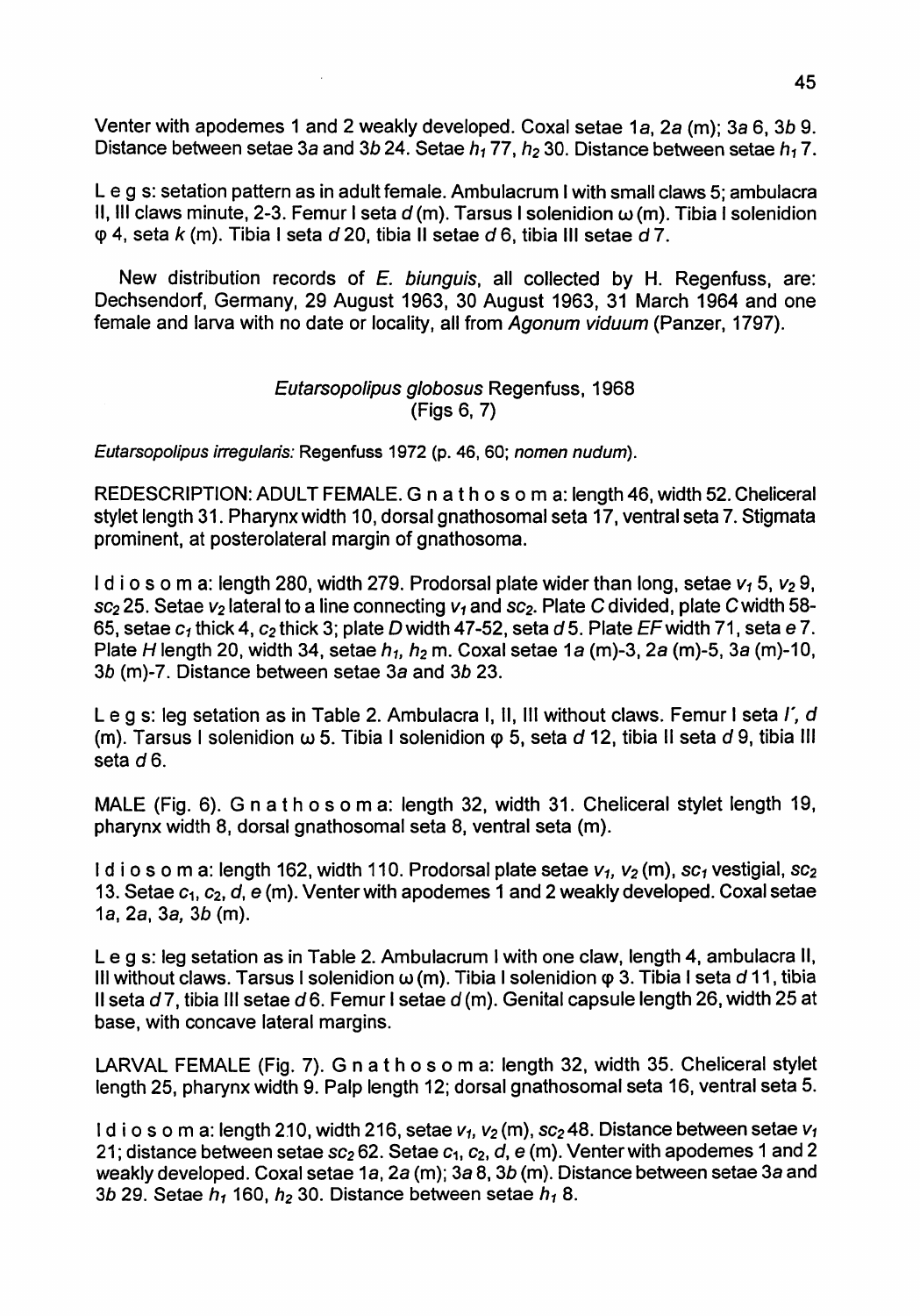

Figs 8-9. Eutarsopolipus agonobius Regenfuss: 8 - male, ventral and dorsal aspects; 9 - larval female, ventral and dorsal aspects.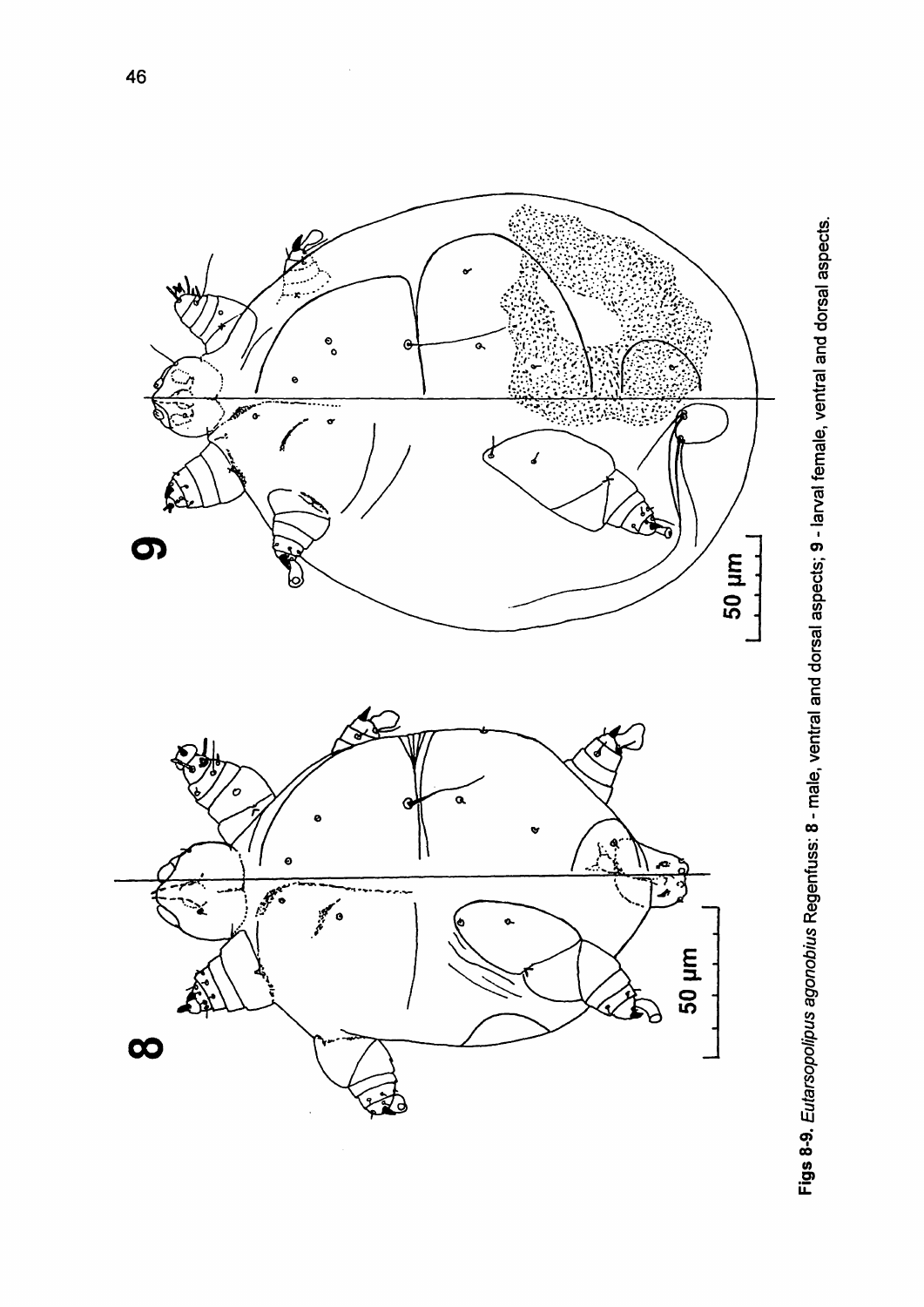Leg s: setation pattern as in the male. Ambulacrum I with small claws, 5; ambulacra 11, III without claws. Femur I seta *d* (m). Tarsus I solenidion w3. Tibia I solenidion q> 5, seta *k* (m). Tibia I seta *d* 30, tibia <sup>11</sup> seta *d* 18, III setae *d 34.*

New host and distribution records of E. globosus, all collected by H. Regenfuss, are: Rheinweiler, 9 June 1969 and Wyhl, 2 July 1971, from Agonum marginatum (L.); Rheinweiler, 9 June 1969 from Agonum muelleri (Herbst, 1785); Kleinkems, 19 May 1968, Rheinweiler, 26 April 1969 and 10 June 1969 from Paranchus albipes (Fabricius, 1796) (all in Germany).

## Eutarsopolipus agonobius Regenfuss, 1968 (Figs 8,9)

REDESCRIPTION. ADULT FEMALE. G n a t h 0 s 0 m a: length 45-49, width 46. Cheliceral stylet length 32-40. Pharynx width 15, dorsal gnathosomal seta 13, ventral seta 5. Stigmata prominent, at posterolateral margin of gnathosoma.

I d i o s o m a: length 300-360, width 190-240. Prodorsal plate wider than long, setae  $v_1$ (m),  $v_2$  5, sc<sub>2</sub> 34. Setae  $v_2$  lateral to a line connecting  $v_1$  and sc<sub>2</sub>. Plate C divided, width 110, setae  $c_1$  3,  $c_2$  9; plate D width 144, seta d 4. Plate EF width 92, seta e 5. Coxal setae 1a 4, 2a 4~ 3a 10, *3b* 7. Distance between setae 3a and *3b 40.*

Leg s: leg setation as in Table 2. Ambulacra I, 11, III without claws. Femur I seta *d* (m). Tarsus I solenidion w 4. Tibia I solenidion q> 4, seta *d* 20, tibia <sup>11</sup> seta *d* 15, tibia III seta *d* 8.

Male (Fig. 8). G n a t h 0 s 0 m a: length 30, width 33. Cheliceral stylet length 17-20, pharynx width 10, dorsal gnathosomal seta 3, ventral seta (m).

I d i o s o m a: length 162, width 123. Prodorsal plate setae  $v_1$ ,  $v_2$  (m), sc<sub>2</sub> 20-30. Setae  $c_1$ ,  $c_2$ ,  $d$  (m). Venter with apodemes 1 and 2 moderately developed. Coxal setae 1a, 2a, 38, *3b* (m).

Leg s: leg setation as in Table 2. Ambulacrum I with one claw, length 5, ambulacra 11, III without claws. Tarsus I solenidion w 3. Tibia I solenidion q> 3. Tibia I seta *d* 9, tibia 11, III setae  $d$  5. Femur I setae  $d$  m. Genital capsule length 24-25, width 22, with concave lateral margins. .

LARVAL FEMALE (Fig. 9). G n a t h 0 s 0 m a: length 35, width 38. Cheliceral stylet length 25, pharynx width 10. Palp length 10; dorsal gnathosomal seta 13, ventral seta 3.

I d i o s o m a: length 232, width 202, setae  $v_1$ ,  $v_2$  (m), sc<sub>2</sub>48. Distance between setae  $v_1$ 21. Setae  $c_1$  (m),  $c_2$ ,  $d$ ,  $e$  3. Venter with apodemes 1 and 2 weakly developed. Coxal setae 1a 3, 2a (m); 3a 9, *3b* 5. Distance between setae 3a and *3b* 22. Setae *h1* 150, *h2* 45. Distance between setae  $h_1$  7.

Leg s: setation pattern as in the male. Ambulacrum I with small claws, 5; ambulacra 11, JJJ without claws. Femur I seta *d* (m). Tarsus I solenidion w 3. Tibia I solenidion q> 4, seta  $k$  (m). Tibia I seta d 32, tibiae II, III setae d 5.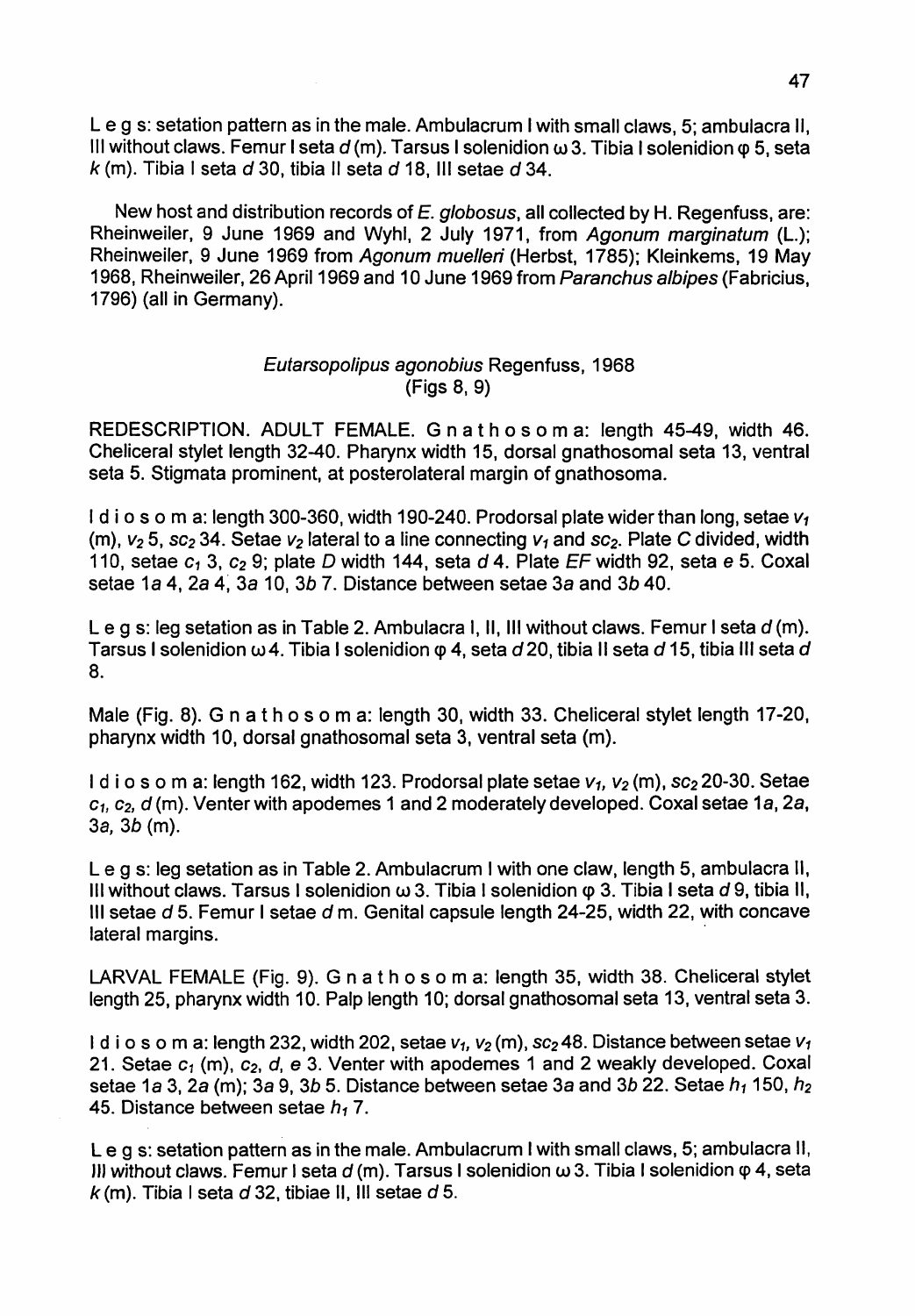New distribution records for E. agonobius are: Gottenheim, 20 June 1971, 1 July 1971 and Veldensteiner Forst, 22 June 1971, from A. sexpunctatum.

Table 1. Maximum measurements of Eutarsopolipus in the biunguis-group: E. biunguis (= bingu.), E. globosus (globo.), E. agonobius (agono.), E. trichognathi (trich.), E. lindquisti (Iindq.), E. elzingai (elzin.), E. platyni (platy.) and E. brevicisp. n. (brevi.). (0 = divided plate C or D).

| Character                            | bingu.         |      | globo. agono. | trich. | lindq.         | elzin.      | platy. | brevi. |
|--------------------------------------|----------------|------|---------------|--------|----------------|-------------|--------|--------|
| <b>FEMALE</b>                        |                |      |               |        |                |             |        |        |
| idiosomal length                     | 378            | 498  | 360           | 550    | 410            | 630         | 475    | 430    |
| idiosomal width                      | 360            | 428  | 240           | 352    | 295            | 570         | 449    | 300    |
| cheliceral stylets                   | 39             | 35   | 40            | 54     | 39             | 44          | 48     | 40     |
| pharynx width                        | 16             | 17   | 15            | 19     | 17             | 21          | 17     | 15     |
| plate C width                        | 225            | 65D  | 110D          | 208    | 270            | 255         | 145D   | 70D    |
| plate D width                        | 152            | 54D  | 144           | 135    | 246            | 223         | 205    | 118    |
| setae:                               |                |      |               |        |                |             |        |        |
| dorsal gnathosomal                   | 20             | 17   | 13            | 23     | 12             | 12          | 12     | 15     |
| ventral gnathosomal                  | 5              | 7    | 5             | 15     | 4              | 4           | 3      | 7      |
| $V_1/V_2$                            | 9/20           | 5/7  | 2/5           | 5/5    | 3/8            | 4/7         | 5/6    | 2/4    |
| C <sub>2</sub>                       | 10             | 3    | 9             | 5      | 10             | 9           | 8      | 6      |
| h,                                   | m              | m    | 0             | 0      | 0              | 0           | 0      | 0      |
| femur I l'                           | 5              | m    | m             | 4      | 0              | $\mathbf 0$ | 3      | 0      |
| coxa 3a / 3b                         | 6/7            | 10/7 | 10/7          | 8/8    | 4/4            | 9/5         | 9/5    | 5/7    |
| <b>MALE</b>                          |                |      |               |        |                |             |        |        |
| idiosomal length                     | 140*           | 168  | 162           | 173    | 138            | 162         | 196    | 145    |
| idiosomal width                      | 120*           | 129  | 123           | 113    | 97             | 122         | 131    | 100    |
| cheliceral stylets                   | $16*$          | 22   | 20            | 23     | 13             | 14          | 21     | 17     |
| gen. capsule length                  | $25*$          | 26   | 25            | 27     | 33             | 10          | 43     | 45     |
| gen. capsule width                   | $30*$          | 25   | 22            | 30     | 35             | 16          | 35     | 43     |
| dorsal gnath. setae                  |                | 8    | 3             | 8      | m              | 6           | 7      | 5      |
| <b>LARVAL FEMALE</b>                 |                |      |               |        |                |             |        |        |
| idiosomal length                     | 230            | 210  | 232           | 332    | 230            | 188         | 188    | 188    |
| idiosomal width                      | 183            | 216  | 202           | 160    | 220            | 144         | 137    | 152    |
| cheliceral stylets                   | 28             | 25   | 25            | 32     | $\blacksquare$ | 29          | 32     | 26     |
| pharynx width                        | 8              | 11   | 10            | 13     |                | 11          | 10     | 10     |
| dorsal gnath. setae                  | 15             | 16   | 13            | 16     |                | 20          | 15     | 12     |
| setae sc <sub>2</sub>                | 45             | 48   | 48            | 123    | 18             | 43          | 58     | 50     |
| setae $h2$                           | 30             | 30   | 45            | 12     | 17             | 47          | 35     | 60     |
| setae h <sub>1</sub> -h <sub>1</sub> | $\overline{7}$ | 12   | 7             | 3      | 5              | 9           | 17     | 8      |
| setae $v_1$ - $v_1$                  | 32             | 21   | 14            | 22     | 7              | 16          | 28     | 15     |
| * From Regenfuss 1968.               |                |      |               |        |                |             |        |        |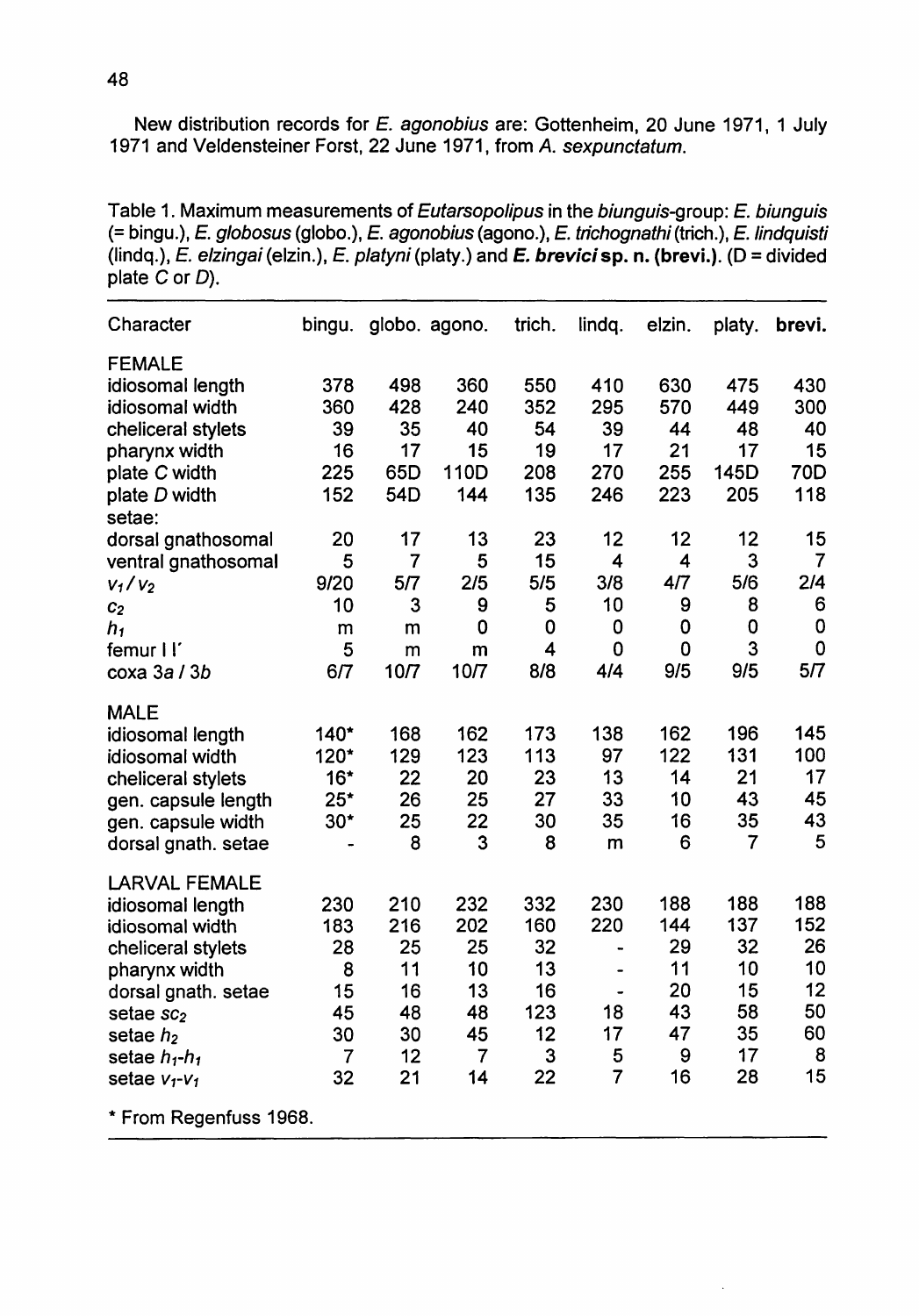Regenfuss (1968) described the *biunguis-group of Eutarsopolipus* to include the following species: E. biunguis, E. globosus and E. agonobius. Species added to this group since 1968 are: E. trichognathi Husband and Eidelberg, 1996, E. Iindquisti Husband, 1998a, E. elzingai Husband, 1998b, E. platyni Husband and Husband, 2002 and the one species described herein.

Neither the female holotype or a paratype of E. biunguis have ambulacrum I claws but both have small (3-4) ambulacra 11, III and claws in contrast to no claws in the other seven species. Characters for the biunguis-group as conceived by Regenfuss (1968) are: in adult females, setae *v', v"* developed, epimere III present, setae *C2* present, ambulacral II, III without claws (true for all but E. biunguis), ambulacrum I without a claw, genu III without a seta, trachea and stigma present, tibia/tarsus I separate, cheliceral stylets in forward part of gnathosoma, three idiosomal tergites, femur <sup>I</sup> seta *r* small or not present, larval female trochanter I without a flap, setae  $h_1$  not widely separated and with plate  $EF$  narrower than plate D, male with genital capsule about as long as the width of the base, conical and with sides concave.

Eutarsopolipus species which are parasites of beetles in the carabid genus Agonum are all members of the biunguis-group of Eutarsopolipus except Eutarsopolipus sp. from Agonum chathami Van Dyke, 1953, collected in the Galapagos Islands. Adult females of this species have well developed ambulacrall, 11, III claws in contrast to no ambulacrall claws in the biunguis-group. E. lukoschusi Husband, 1986 could be considered in the biunguis-group as adult females have no or very small ambulacral I claws and no ambulacral II, III claws. Both *Eutarsopolipus* sp. from the Galapagos Islands and E.  $ll$ ukoschusi have femur I seta  $v^{\prime\prime}$  well developed in contrast to this seta not present in the biunguis-group. We conclude that these two species do not belong in this species complex.

| see. They are included if they are not microsetae. Tarsus I seta <i>u</i><br>is only clear in E.<br>platyni). |                |          |   |       |        |   |   |   |       |         |   |   |    |    |
|---------------------------------------------------------------------------------------------------------------|----------------|----------|---|-------|--------|---|---|---|-------|---------|---|---|----|----|
| Species in<br>binguis-group                                                                                   | Leg I          |          |   |       | Leg II |   |   |   |       | Leg III |   |   |    |    |
|                                                                                                               | F              | G        |   | Ti Ta |        | F | G |   | Ti Ta |         | F | G | Τì | Та |
| E. biunguis                                                                                                   |                | 0        | 6 | 8     |        | 0 | 0 | 4 | 5     |         | 0 | 0 | 4  | 5  |
| E. globosus                                                                                                   |                | 0        | 7 | 8     |        | 0 | 0 | 4 | 5     |         | 0 | 0 | 4  | 5  |
| E. agonobius                                                                                                  | 1              | 0        | 6 | 8     |        | 0 | 0 | 4 | 5     |         | 0 | 0 | 4  | 5  |
| E. trichognathi                                                                                               | $\overline{2}$ | 0        | 7 | 8     |        | 0 | 0 | 4 | 5     |         | 0 | 0 | 4  | 5  |
| E. lindquisti                                                                                                 | 1              | 0        | 7 | 8     |        | 0 | 0 | 4 | 5     |         | 0 | 0 | 4  | 5  |
| E. elzingai                                                                                                   |                | 0        | 6 | 8     |        | 0 | 0 | 4 | 5     |         | 0 | 0 | 4  | 5  |
| E. platyni                                                                                                    | $\overline{2}$ | $\Omega$ | 6 | 9     |        | 0 | 0 | 4 | 6     |         | 0 | 0 | 4  | 5  |

**E. brevici sp n.** 1 0 6 8 0 0 0 4 5 0 0 0 4 5

Table 2. Leg setation for femora (F), genua (G), tibiae (Ti), tarsi (Ta) for adult females of Eutarsopolipus biunguis, E. globosus, E. agonobius, E. trichognathi, E. Iindquisti, E. elzingai, E. platyni and E. brevici sp. n. (Femur I seta *l'* and tibia I seta k are difficult to see. They are included if they are not microsetae. Tarsus I seta  $u^{\prime\prime}$  is only clear in E.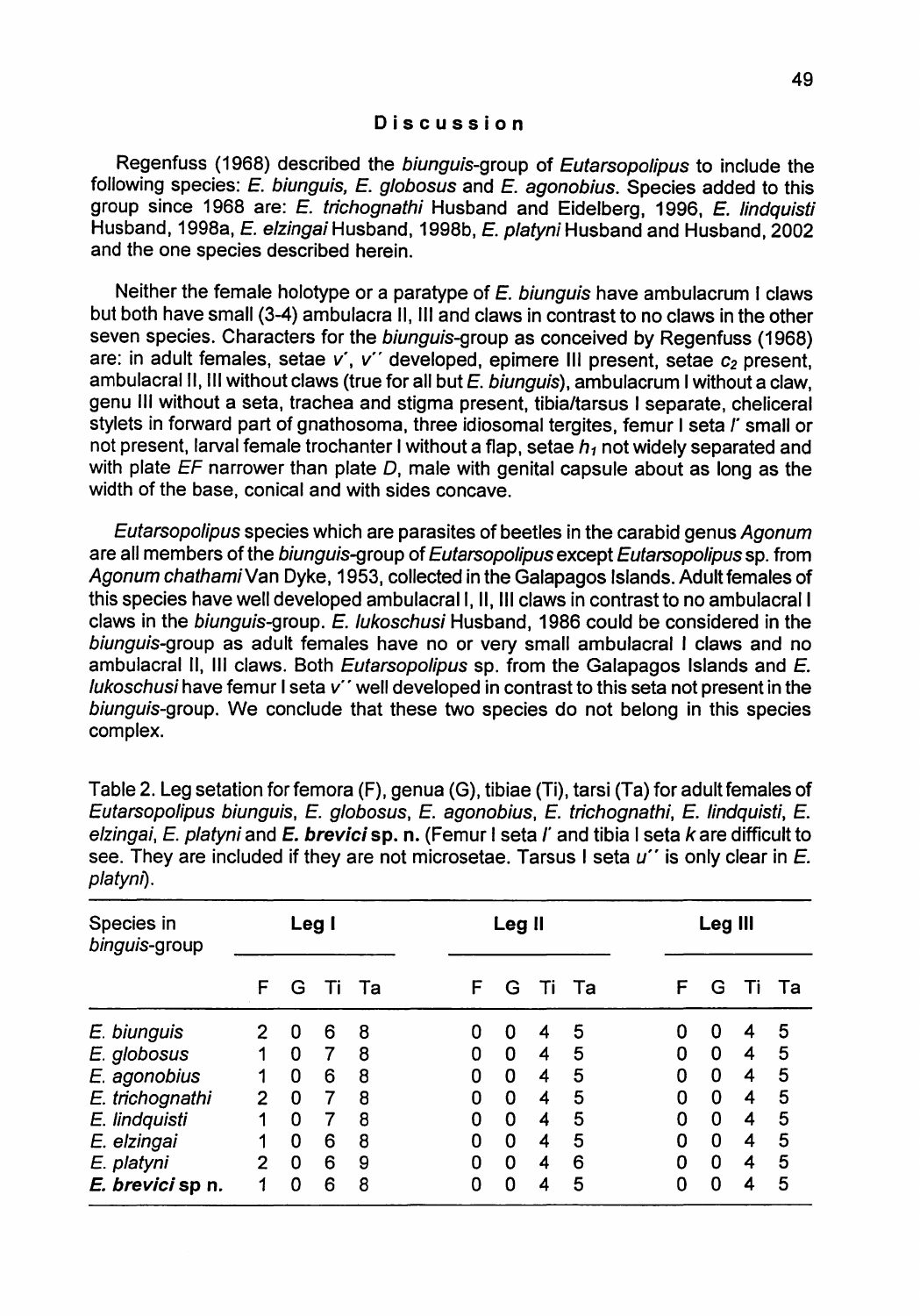Regenfuss (1972) discusses the concept of microhabitats as related to adult female podapolipid mites on carabids. Idiosomal shapes and cheliceral stylet lengths of adult female mites are related to spaces occupied on host species. Different species of parasitic mites occupy different spaces on carabid hosts. Thus, it is logical that different host beetles should have different species of podapolipid mite parasites. In most cases, this appears to be true. Regenfuss (1968) also noted that adult females of the *myzus*group of Eutarsopolipus may be distinguished by shape but larvae and males are very similar and are difficult to separate. We found the same difficulty with species in the biunguis-group.

#### Key to adult females of biunguis-group in Eutarsopolipus

| - Femur I seta l' conspicuous (3-4)  E. trichognathi                                                                                                                         |
|------------------------------------------------------------------------------------------------------------------------------------------------------------------------------|
| 4. Idiosomal setae $c_1$ , $d$ , e longer (12, 10, 8) $\ldots \ldots \ldots \ldots \ldots$ $E$ . lindquisti                                                                  |
|                                                                                                                                                                              |
|                                                                                                                                                                              |
| 7. Tarsi III setae pl', u' long (12), plate C wider (110)  E. agonobius<br>- Tarsi III setae $p'$ , u' short (7), plate C narrower (50-70) $\dots \dots$ . E. brevici sp. n. |

## Zusammenfassung

Eine neue Milbenart aus der Familie Podapolipidae (Acari, Prostigmata, Tarsonemini), Eutarsopolipus brevici sp. n., wird aus Süddeutschland beschrieben und mit verwandten Arten der biunguis-Gruppe verglichen. Die Art ist ein Ektoparasit des Laufkäfers Agonum sexpunctatum (L.) (Coleoptera, Carabidae). Drei andere Arten von dieser Gruppe, E. biunguis, E.  $a$ lobosus und  $E$ , agonobius, werden nachbeschrieben. Ein Bestimmungsschlüssel für alle acht Arten der biunguis-Gruppe wird präsentiert.

#### References

Berlese, A., 1913: Acari nuovi. - Redia, 9: 27-87. Firenze.

Ewing, H. E., 1922: Studies on the taxonomy and biology of tarsonemid mites, together with a note on the transformation of Acarapis (Tarsonemus) woodi Renni (Acarina). - Can. Entomol., 54: 104-113. Ottawa.